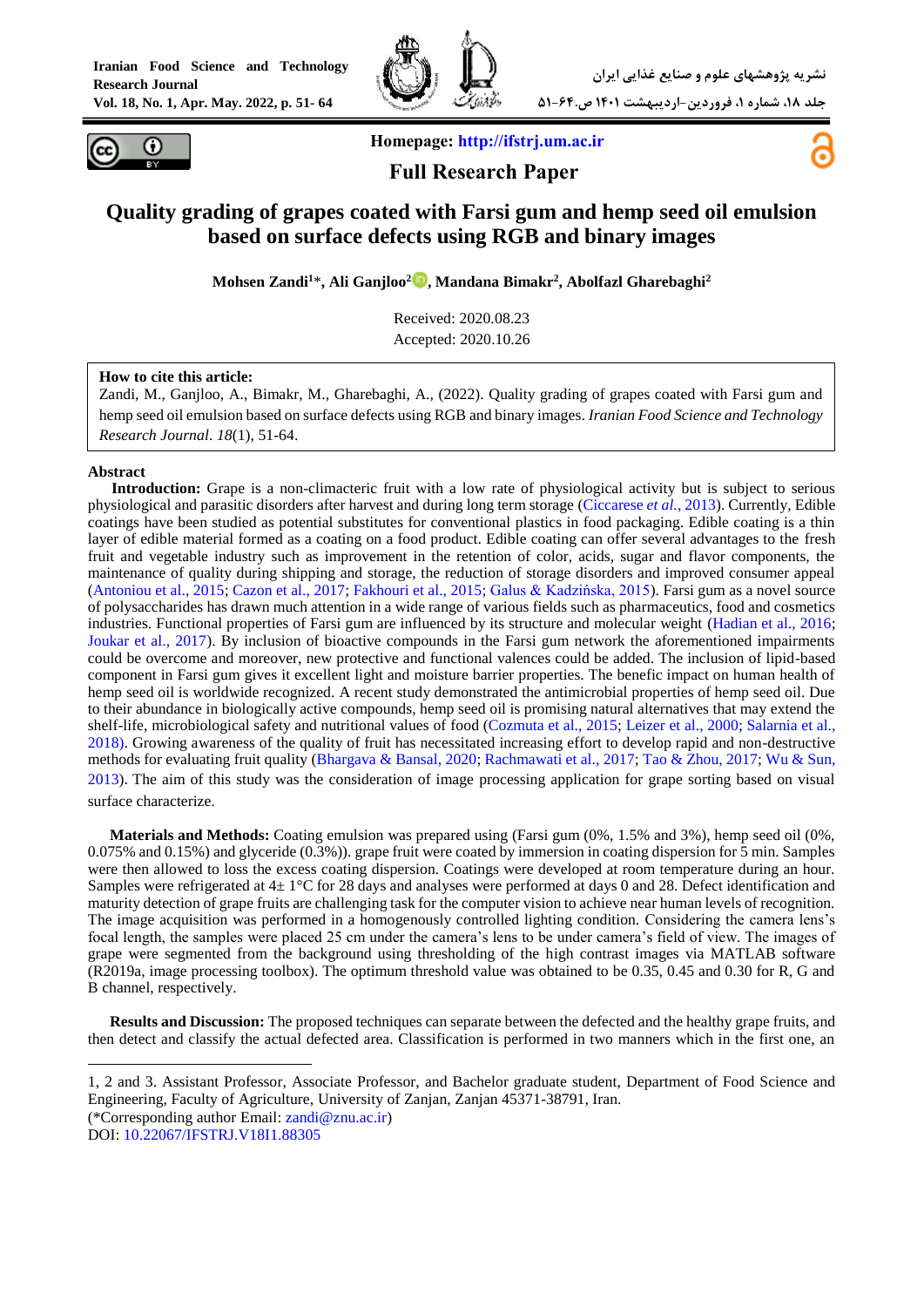input grape is classified with two different algorithms (RGB and binary). The Result showed that the accuracies for detecting the surface defects on grape were 97.73% and 96.30% using RGB and binary algorithms, respectively. Proposed method can be used to detect the visible defects of coated grape, and to grade the grape in high speed and precision.

**Conclusions:** The results of this research and similar ones can provide helpful recommendations in grading fruits for fresh consumption. The simplicity and the efficiency of the proposed techniques make them appropriate for designing a low-cost hardware kit that can be used for real applications.

**Keywords:** Coating**,** Grading, Image processing, Grape, Hemp seed oil, Surface defects.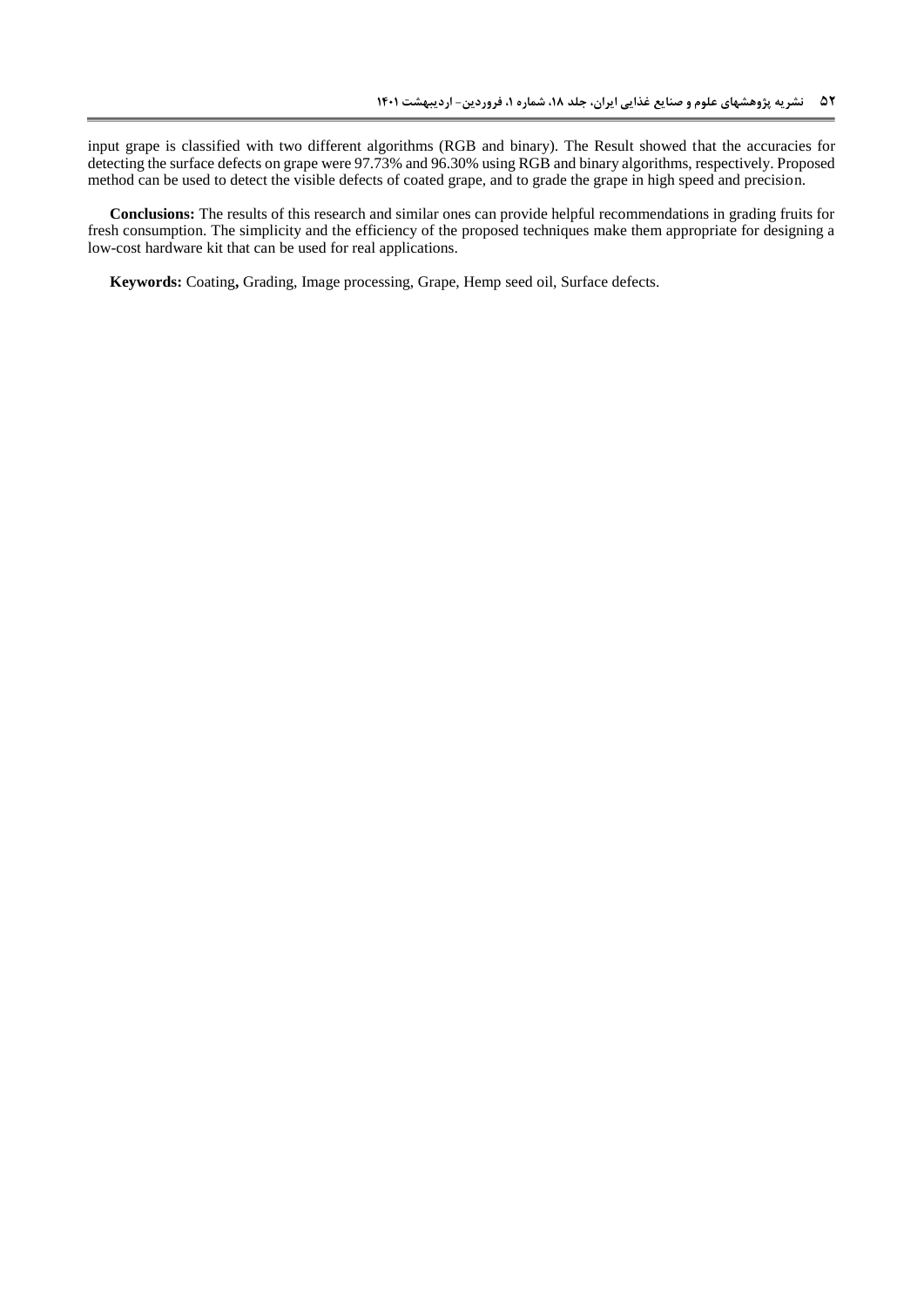

**مقاله علمی-پژوهشی**

**درجهبندی کیفی انگور پوششدهیشده با امولسیون صمغ فارسی و روغن شاهدانه بر اساس صدمات سطحی با استفاده از تصاویر RGB و دودویی**

> **- علی گنجلو 1\* محسن زندی 2 - ماندانا بی مکر - ابوالفضل قرهباغی <sup>2</sup> 3** تاریخ دریافت: ۱۳۹۹/۰۶/۰۲ تاریخ پذیرش: 9911/20/20

## **چکیده**

در پژوهش حاضر روش پردازش تصویر جدیدی بر مبنای دو الگوریتم دودویی و RGB با هدف محاسبه میزان صدمات سطحی بهطور خودکار و انجام درجهبندی کیفی ایجاد گردید. ابتدا انگورها با استفاده از فرمولاسیونی از سطوح مختلف صمغ فارسی (صفر، 1/۵ و ۳ درصد) و روغن شاهدانه (صفر، ۱۰۷۵+ و ۱۵/۰ درصد) و ۰/۳ درصد گلیسرول پوشش دهی گردید و در ادامه با اندازهگیری میزان صدمات سطحی انگور در روزهای ۱ و ۲۸ بهصورت دستی (با کمک نرمافزار j Image)، ضمن بررسی اثر پوشش در قالب طرح فاکتوریل )طرح پایه کامالً تصادفی(، عملکرد الگوریتمهای پیشنهادی نیز ارزیابی گردید. در الگوریتم دودویی پس از پیشپردازش تصاویر، تصاویر به تصاویر دودویی تبدیل شدند. در الگوریتم RGB، فرآیند با کمک مقایسه آماری بین مولفههای رنگی صورت پذیرفت. پس از حذف دم انگور و محاسبه مناطق معیوب با کمک گشتاور تصویر (مرتبه صفر و اول)، در نهایت بر اساس درصد مناطق معیوب به ۴ درجه کیفی عالی (کمتر از ۵ درصد)، درجه ۱ (بین ۵ تا ۲۰ درصد)، درجه ۲ (بین ۲۰ تا ۳۵ درصد) و درجه ۳ (بیشتر از ۳۵ درصد) درجهبندی شد. مشخص شد که از کانالهای G ،R و B با مقدار سطح آستانه ،5/35 5/45 و 5/3 میتوان برای فرآیند تشخیص صدمات سطحی استفاده نمود. نتایج نشان داد که هر دو الگوریتم دودویی و RGB توانستند فرآیند محاسبه میزان صدمات سطحی را با صحت باالیی )بهترتیب 77/33 و 72/52 درصد( انجام دهند و براساس نتایج ماتریکس درهمریختگی فرآیند درجهبندی نیز با صحت باالتر از 76/35 درصد انجام گرفت. همچنین مشخص شد که پوششدهی با صمغ فارسی و روغن شاهدانه خصوصاً در سطوح پایین سبب کاهش بروز صدمات سطحی طی دوره نگهداری میگردد.

**واژههای کلیدی:** پردازش تصویر، صدمات سطحی، انگور، پوششدهی، درجهبندی.

### **مقدمه**

انگور از میوههای نافرازگرا<sup>۴</sup> است که فرایند رسیدن آن با برداشت از درخت متوقف میگردد و در نتیجه هنگام برداشت باید کامالً رسیده باشد. میوه انگور اگرچه پس از برداشت میزان فعالیت فیزیولوژیکی پائینی دارد ولی به هرحال مستعد اختالالت جدی فیزیولوژیکی و میکروبی طی نگهداری طوالنی مدت است )*.*,*al et* [Ciccarese](#page-12-0) اینرو از .([2013](#page-12-0)[;](#page-12-0)[Topalovic & Mikulic-Petkovsek, 2010](#page-13-6) استفاده از فرایندهای پس از برداشت مناسب از مهمترین راهکارها برای باال بردن ارزش تجاری و کیفیت این محصوالت میباشد. روشهای پس از برداشت بسیاری مانند استفاده از بستهبندیها و یا پوششهای پلیمری، سردخانههای با اتمسفر کنترل شده، مواد شیمیایی و غیره وجود دارد که یا هزینهبر هستند و یا برای سالمتی انسان و محیط زیست مضر میباشند؛ اما اخیراً محققان بر استفاده از مواد پلیمری طبیعی به

،1 8 و -3 بهترتیب استادیار، دانشیار و دانشآموخته کارشناسی، گروه علوم و مهندسی صنایع غذایی، دانشکده کشاورزی، دانشگاه زنجان، زنجان ،45371-32771 ایران. )Zandi@znu.ac.ir :مسئول نویسنده ایمیل)\*

عنوان ماده اولیه برای پوشش خوراکی<sup>ه</sup> متمرکز شدهاند ( Vargas & [2010 ,Martínez-González](#page-13-7))؛ استفاده از این مواد بهعنوان پوششهای خوراکی طبیعی روشی کمهزینه، کمخطر و تاثیرگذار در کاهش سرعت واکنشهای تخریبی ویژگیهای کیفی محصوالت .)[Cazon et al., 2017](#page-12-2)( است کشاورزی

پوششهای خوراکی طبیعی شامل پروتئینها، پلیساکاریدها، لیپیدها و یا مخلوطی از آنها هستند که از منابع گیاهی و حیوانی بهدست میآیند و بهصورت الیهای نازک روی محصول قرار میگیرند و با کاهش سرعت خروج رطوبت و شدت تنفس، سبب افزایش عمر انبارمانی و کاهش آسیب به کیفیت محصول میگردند ) [,Salehi](#page-13-8) [2019](#page-13-8)(. استفاده از پلیساکاریدها از جمله مشتقات سلولز، کیتوزان، نشاسته و صمغها بهعنوان مواد اولیه برای تهیه فیلمها و پوششهای خوراکی گزارش شده است )[2020 ,Salehi](#page-13-9)). صمغ فارسی که ترشحات

**.** 

DOI: [10.22067/IFSTRJ.V18I1.88305](https://dx.doi.org/10.22067/ifstrj.v18i1.88305)

<sup>4</sup> Climacteric

<sup>5</sup> Edible coating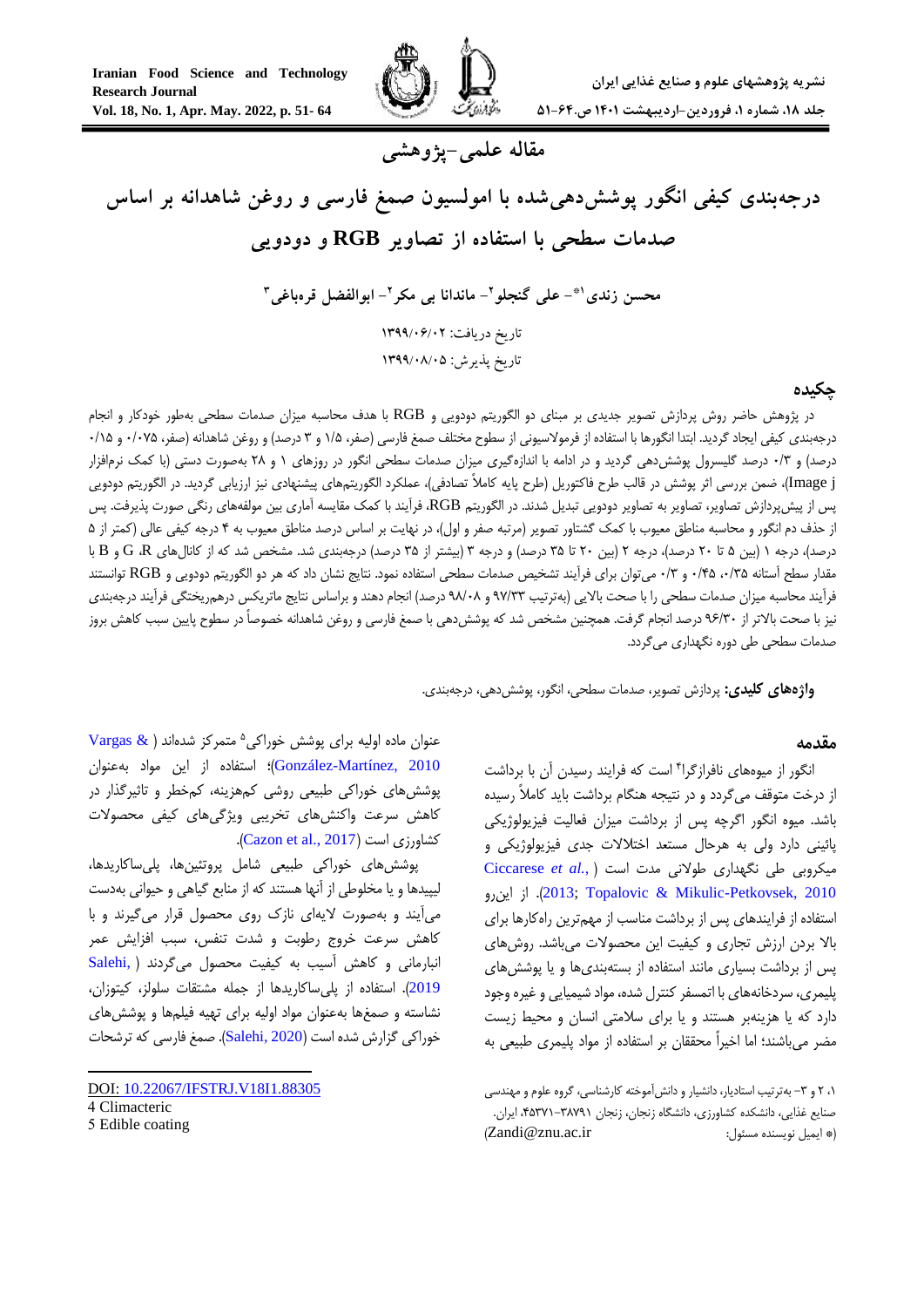ًرابینوگالاکتان` موجود در پوسته درخت بادام است از دو بخش محلول در آب )85-35 درصد( و نامحلول )75-75 درصد( تشکیل شده است که قسمت محلول قادر به تشکیل محلول شفاف با چسبندگی مناسب برای کاربرد بهعنوان پوشش خوراکی است [\)](#page-12-5) ;2016 .,*al et* [Hadian](#page-12-5) 2016 *.*,*al et* [Khalesi](#page-13-10)). استفاده از صمغ فارسی بهعنوان پوشش برای [Khorram](#page-13-12) *et al.*[,](#page-13-12) ( پرتقال ،(Shahbazi & [Shavisi, 2020](#page-13-11)( موز [Dehghani](#page-12-8) *et al*., 2018; [Joukar](#page-13-0) *et* [\(](#page-12-8) قزلآال ماهی فیله و( [2017](#page-13-12) [2017 .,](#page-13-0)*al* )گزارش شده است. پوششهای خوراکی بر پایه پلیساکاریدها اگرچه خواص نفوذناپذیری خوبی نسبت به گازها دارند ولی با این حال خصوصیات نفوذناپذیری ضعیفی در برابر بخار آب دارند. از طرف دیگر لیپیدها نسبت به گازها نفوذناپذیری ضعیف و در برابر بخار آب خصوصیات نفوذناپذیری خوبی دارند [\)](#page-13-12) *.,al et* [Khorram](#page-13-12) [2017](#page-13-12)(. از اینرو استفاده از یک ترکیب لیپیدی سبب بهبود خواص پوششهای خوراکی بر پایه پلیساکاریدها میگردد. روغن شاهدانه بهعنوان بخش لیپیدی میتواند باعث بهبود خصوصیات فیزیکی و ممانعتکنندگی<sup>۲</sup> پوششهای پل<sub>ی</sub>ساکاریدی بهخصوص در برابر نفوذ بخار آب گردد. روغن شاهدانه بیش از 75 درصد اسیدهای چرب غیراشباع (خصوصاً لینولئیک اسید و آلفالینولئیک اسید) و نزدیک به ۱۰ درصد اسیدهای چرب اشباع دارد )[Leizer;](#page-13-1) 2015 *.*,*al et* [Cozmuta](#page-12-6) ضدمیکروبی خواص بهعالوه .([et al., 2000;](#page-13-1) [Salarnia](#page-13-2) *et al*., 2018 روغن شاهدانه نیز گزارش شده است )2015 *.*,*al et* [Cozmuta](#page-12-6)). با وجود کاهش سرعت تغییرات فیزیکیوشیمیایی و تخریب ویژگیهای کیفی به سبب اعمال پوششهای خوراکی همچنان طیف وسیعی از صدمات و نقایص سطحی حین نگهداری محصوالت کشاورزی نظیر انگور به وقوع میپیوندد که سبب کاهش کیفیت نهایی میگردد )2013 *.*,*al et* [Ciccarese](#page-12-0))، از اینرو توجه به روشهای بررسی غیرمخرب برای تشخیص و کنترل تغییرات سطحی در سردخانه و قبل از عرضه به بازار ضروری است. به عالوه، درجهبندی محصوالت کشاورزی امری بسیار مهم در نگهداری و عرضه آنها به بازار است و سالها است که این امر از طریق بازرسی بصری انجام میپذیرد که به شدت تحت تاثیر خطای انسانی است. بنابراین، دستیابی به روشی سریع، هوشمندانه و غیرمخرب بهمنظور تشخیص کیفیت و درجهبندی محصوالت کشاورزی ضروری میباشد [\)](#page-12-7) [,Bansal & Bhargava](#page-12-7) .)[2020;](#page-12-7) [Wu & Sun, 2013](#page-13-5)

در طول دهه گذشته، فناوری پردازش تصویر به در فرآیند بررسی و کنترل کیفیت محصوالت کشاورزی تقش داشته است تا با کمک تصاویر RGB و با توجه به روشها و الگوریتمهای مختلف محاسباتی، ویژگیهای مورد نیاز استخراج و پردازش گردند ) [;2017](#page-12-9) *.*,*al et* Dorj

2 Inhibition

[Hashim](#page-12-10) *et al*., 2018; [Rachmawati](#page-13-3) *et al.*, 2017; [Tao &](#page-13-4)  [2017 ,Zhou](#page-13-4)). از این روش بهمنظور تشخیص صدمات سطحی میوهها و درجهبندی آنها بر این اساس و با کمک الگوریتمهای مختلف )استخراج رنگ، بافت، لبه، یا ویژگیهای شکلی( توسط محققان مختلف بهطور موفقیتآمیزی استفاده شده است. در همین راستا تشخیص عیوب و صدمات سطحی میوه زیتون با کمک دو الگوریتم مبتنی بر استخراج عیوب سطحی با اندازهگیری میزان تفاوت بین پیکسلها و اندازهگیری یکنواختی بافت و تجزیه و تحلیل بافت توسط [Hassan](#page-13-13) و Nashat )8512( انجام پذیرفت. این سیستم توانست با درجه صحت باالیی فرآیند درجهبندی و اندازهگیری عیوب سطحی را انجام دهد. [Hashim](#page-12-10) و همکاران (۲۰۱۸) روشی را برای ارزیابی کیفی موز با استفاده از تجزیه و تحلیل بافت تصویر و درجهبندی با کمک شبکه عصبی مصنوعی ارائه دادند. [Pordarbani](#page-13-14) و همکاران )1322( از سیستم بینایی ماشین برای اندازهگیری عیوب سطحی و درجهبندی سیب استفاده نمودند و توانستند این عملیات را با دقت کلی 75/83 درصد انجام دهند. [Khan](#page-13-15) و همکاران )8517( یک روش بهینه برای درجهبندی سیب بر اساس بیماریهای سطحی آن ارائه دادند که این روش با انتخاب ویژگیها توسط الگوریتم ژنتیک تشخیص بیماری سطحی را با دقت 77/77 درصد انجام داد. [Golzarian](#page-12-11) و همکاران )1375( آسیبهای سطحی ناشی از صدمات مکانیکی میوه انبه رقم کلک سرخ با استفاده از استخراج ویژگیهای رنگی در دو مدل RGB و CIELAB را با دقت بیش از 75 درصد تشخیص دادند. [Moallem](#page-13-16) و همکاران (۲۰۱۷) توانستند با استفاده از ویژگیهای آماری، بافتی و هندسی مستخرج از تصویر و با کمک شبکه عصبی پرسپترون چند لایه<sup>۳</sup> عیوب سطحی در سیب را با کارآیی بیش از ۸۹/۲۰ درصد تشخیص دهند. [Dorj](#page-12-9) و همکاران (۲۰۱۷) از ویژگیهای رنگی برای درجهبندی مرکبات با استفاده از روش 4 بخشبندی آبپخشان با ضریب همبستگی 5/73 استفاده نمودند. عیوب ظاهری سیب با کمک الگوریتم بخشبندی تصویر رنگی -K mean توسط [Chithra](#page-12-12) و Henila( 8517 )با صحت باالتر از 71 درصد تشخیص داده شد. در پژوهشی دیگر شناسایی عیوب ظاهری و تشخیص درجه رسیدگی میوه انبه با استفاده از تجزیه و تحلیل تصویر و با کمک سه فضای رنگی RGB، HSI و CIELAB با دقت باالی 71 درصد انجام پذیرفت )[2017 ,Potdar & Sahu](#page-13-17)). با توجه به اینکه امروزه در بسیاری از موارد کنترل کیفیت ظاهری و درجهبندی انگور طی نگهداری و عرضه به بازار به کمک نیروی انسانی متخصص انجام میشود و این عمل مستلزم صرف وقت و هزینه زیادی است؛ از اینرو شناسایی تغییرات بصری میوه انگور و درجهبندی آن با استفاده از روشهای پردازش تصویر از اهمیت ویژهای برخوردار است. لذا هدف از

-

<sup>1</sup> Arabinogalactan

<sup>3</sup> Multi-Layer Perceptron

<sup>4</sup> Watershed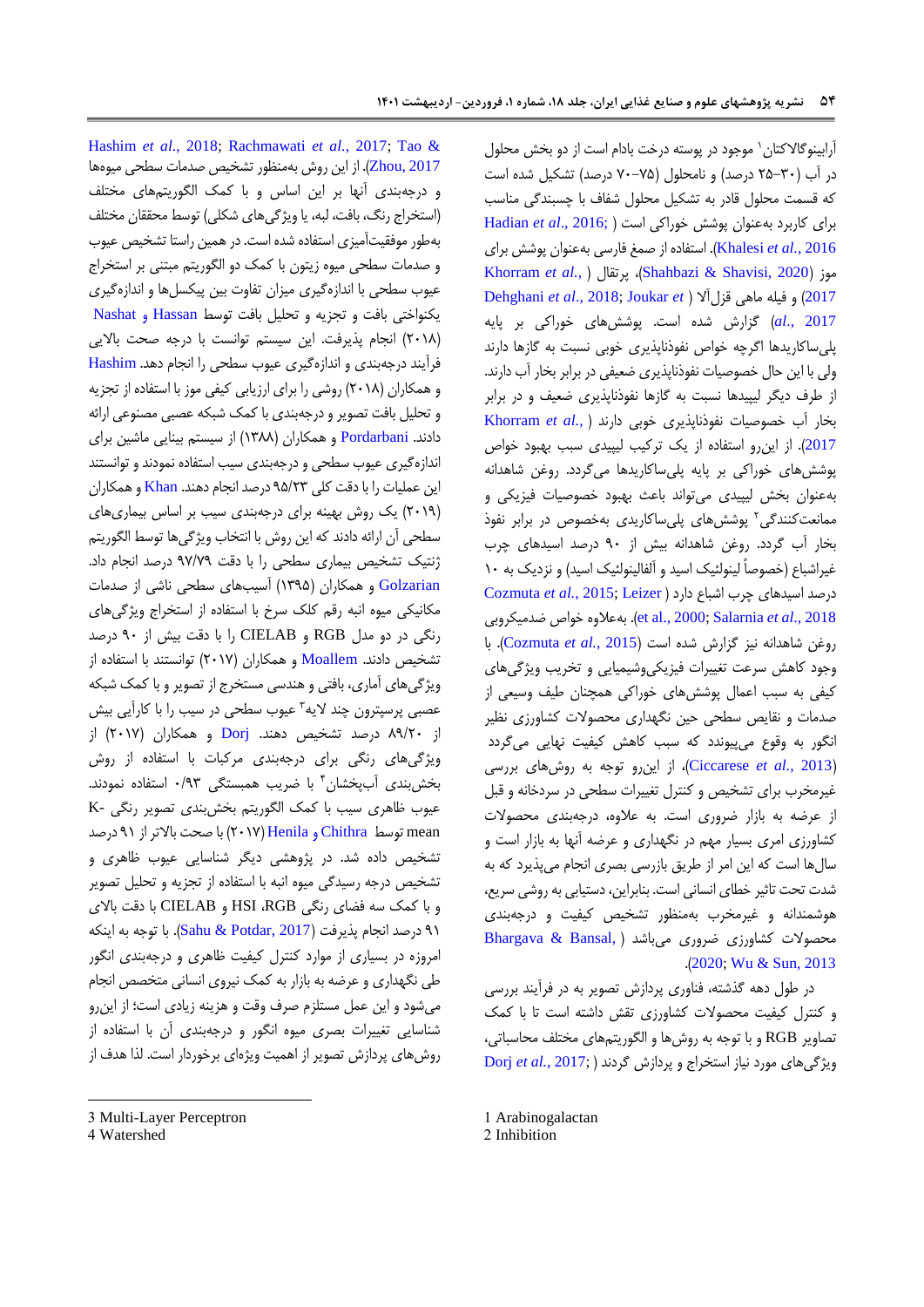انجام پژوهش حاضر تشخیص و شناسایی صدمات سطحی میوه انگور پوششدار شده با صمغ فارسی حاوی روغن شاهدانه و درجهبندی کیفی آن است تا در صورت عملیاتیشدن این گونه تحقیقات، روش سریع، دقیق و غیرمخربی برای استفاده در سردخانهها و مراکز توزیع ایجاد گردد.

# **مواد و روشها**

صمغ فارسی از فروشگاه گیاهان دارویی )زنجان، ایران( خریداری و بهوسیله یک آسیاب برقی (پارسخزر، ایران) پودر شد. پودر صمغ فارسی پس از جمعآوری از الک با مش 35 گذارنده و برای تولید پوشش استفاده شد. خوشههای تازه انگور (رقم خلیلی سفید) از بازار محلی )زنجان، ایران( خریداری شد. خوشههای سالم، تقریبا یک اندازه و عاری از هرگونه صدمه دیدگی یا عفونت قارچی جداسازی و ابتدا با آب آشامیدنی شسته شدند و سپس برای حذف آلودگی سطحی به مدت 15 دقیقه در محلول هیپوکلریت سدیم 5/1 درصد )وزنی/ حجمی( غوطهور گردیدند؛ خوشهها در نهایت با آب مقطر شستشه شدند [\)](#page-12-13) *et* [Ganjloo](#page-12-13) [2020 .,](#page-12-13)*al* )و آب سطحی آن در دمای اتاق )85 درجه سلسیوس( خشک گردیدند.

### **تهیه پوشش خوراکی و پوششدار کردن نمونهها**

بهمنظور تهیه محلول پوششدهی (شکل ۱)، مقادیر صفر، ۱/۵ و ۳ گرم صمغ فارسی بهطور جداگانه به 155 میلیلیتر آب مقطر اضافه گردید و به مدت 3 ساعت در دمای اتاق با استفاده از یک همزن مغناطیسی (PIT300، پل ایده پارس، ایران) همزده شد. محلولهای صمغ فارسی به مدت یک شب در دمای 4 درجه سلسیوس نگهداری 1 گردید )2017 *.*,*al et* [Joukar](#page-13-0) )تا بهطور کامل آبگیری )هیدارسیون( شود. پس از آن، 5/3 درصد )وزنی/ حجمی( گلیسرول بهعنوان پلاستیسایزر (نرمکننده)۲ به محلولهای صمغ فارسی اضافه گردید و به مدت 35 دقیقه در دمای اتاق با همزن مغناطیسی همزده شدند. در ادامه مقادیر مختلفی از روغن شاهدانه )صفر، 5/575 و 5/15 درصد وزنی/ حجمی) به محلول اضافه و به مدت ٣٠ دقیقه همزده شد. توئین ۸۰ (سیگما، أمریکا) بهعنوان امولسیونکننده۳ قبل از افزودن روغن شاهدانه در مقداری مشابه با روغن شاهدانه به محلول اضافه گردید. در نهایت امولسیونهای مورد نظر توسط دستگاه هموژنایزر )-MTOPS 30SR، کره جنوبی( با سرعت 15555 دور بر دقیقه به مدت 5 دقیقه تهیه شدند. محلولهای پوششدهی مورد آزمون در [جدول 1](#page-5-0) نشان داده شده است.

انحلال صمغ فارسی (محلول ١، ١/٥ و ٣ درصد)



**شکل -1 مراحل تهیه محلول پوشش Fig. 1. Coating solution preparation.**

<span id="page-4-0"></span>1 Hydration 2 Plasticizer

3 Emulsifier

-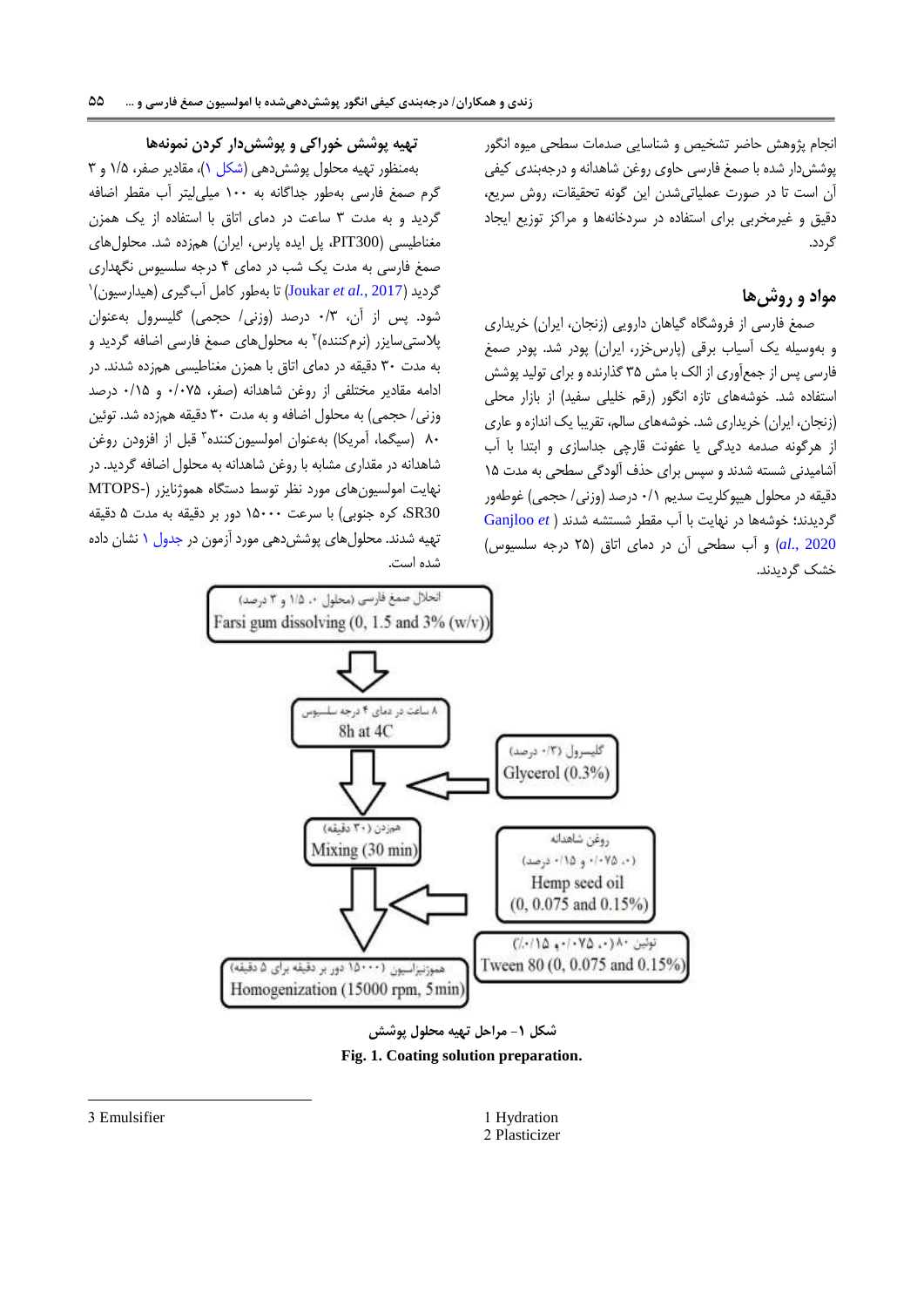<span id="page-5-0"></span>خوشههای انگور به مدت 5 دقیقه در دمای اتاق درون محلولهای پوششدهی غوطهور گردیدند و سپس خوشههای پوششدار شده با استفاده از انبر استریل از محلولهای پوششدهی خارج شدند. فرآیند پوششدهی پس از گذشت 8 دقیقه مجددا تکرار گردید. خوشههای انگور به منظور حذف محلول اضافی روی توریهای فلزی تمیز پهن و تا خشک شدن کامل پوشش (حداقل به مدت ۱ ساعت) در دمای اتاق

نگهداری شدند. در نهایت خوشههای انگور پوششدار شده به صورت یک الیه در ظروف پلیپروپیلن و در دمای 1 4± درجه سلسیوس با رطوبت نسبی 65 درصدبهمدت 82 روز نگهداری گردید. محلول شماره 1 در حقیقت تیمار شاهد میباشد که فاقد روغن شاهدانه و صمغ فارسی است.

|                             | <b>Table 1- Coating solution formulations</b> |                                     |                                                        |  |  |  |  |  |
|-----------------------------|-----------------------------------------------|-------------------------------------|--------------------------------------------------------|--|--|--|--|--|
| N <sub>0</sub>              | Farsi gum $(\%W/V)$<br>صمغ فارسی (درصد        | Glycerol $(\%W/V)$<br>گلیسرول (درصد | Hemp seed oil $(\%(\text{W/V}))$<br>روغن شاهدانه (درصد |  |  |  |  |  |
|                             | (وزني/حجمي))                                  | (وزنی/حجمی))                        | (وزنی/حجمی))                                           |  |  |  |  |  |
| 1                           |                                               | 0.03                                |                                                        |  |  |  |  |  |
| $\mathcal{D}_{\mathcal{A}}$ |                                               | 0.03                                | 0.075                                                  |  |  |  |  |  |
| 3                           | $_{0}$                                        | 0.03                                | 0.15                                                   |  |  |  |  |  |
| 4                           | 1.5                                           | 0.03                                |                                                        |  |  |  |  |  |
| 5                           | 1.5                                           | 0.03                                | 0.075                                                  |  |  |  |  |  |
| 6                           | 1.5                                           | 0.03                                | 0.15                                                   |  |  |  |  |  |
| 7                           | 3                                             | 0.03                                |                                                        |  |  |  |  |  |
| 8                           |                                               | 0.03                                | 0.075                                                  |  |  |  |  |  |
| 9                           |                                               | 0.03                                | 0.15                                                   |  |  |  |  |  |

## **جدول -1 فرموالسیون محلولهای پوششدهی**

### **سیستم پردازش تصویر**

سیستم پردازش تصویر در این پژوهش بهمنظور تشخیص تغییرات در حبه انگور طی نگهداری استفاده گردید. این سیستم شامل فرایندهای عکسبرداری، پیشپردازش و فرایند استخراج ویژگی (ویژگیهای رنگی و بافتی) از تصویر است.

### **عکسبرداری**

عکسبرداری با کمک یک محفظه عکسبرداری مجهز به سیستم نورپردازی شامل دو لامپ SMD با زاویه ۴۵ درجه (۱۵ وات، مهتابی) و یک پنل LED مهتابی )85 وات( انجام پذیرفت. نورپردازی بهگونهای صورت گرفت تا از تشکیل سایه، نقاط متمرکز نوری و هرگونه نویز در تصویر جلوگیری شود. عکسبرداری در یک پس زمینه به رنگ سفید انجام شد. تصاویر خام در طیف مرئی و با استفاده از دوربین سونی )5H-DSC، ژاپن( با فاصله کانونی 12 میلیمتری گرفته شد. با توجه به فاصله کانونی لنز در دوربین و بهمنظور قرارگیری کامل حبههای انگور در حوزه دید دوربین و سهولت در تجزیه و تحلیل تصاویر، فاصله 85 سانتیمتری بین نمونه و دوربین در نظر گرفته شد. دوربین بهصورت عمود بر حبههای انگور قرار گرفت و تصاویر خام با فرمت TIFF و وضوح 8354 ×3578 و با قدرت تفکیک 5/53 میلیمتر در هر پیکسل

2 Image segmentation

بهدست آمد. در مجموع 855 تصویر از 155 حبه انگور در روزهای صفر و 82 تهیه گردید.

#### **بخشبندی و جداسازی تصویر**

در ادامه از دو الگوریتم جهت جداسازی نواحی معیوب از نواحی سالم استفاده گردید. تمامی مراحل پیشپردازش، پردازش، استخراج ویژگیها و طبقهبندی با کمک جعبه ابزار پردازش تصویر نرم افزار Mathworks) R2019a Matlab، ایالات متحده آمریکا) انجام گردید و از نرمافزار ImagJ (NHI، ایالات متحده آمریکا) برای محاسبه دستی عیوب و صدمات سطحی استفاده گردید.

### 1 **الگوریتم بر مبنای تصاویر دودویی**

در این الگوریتم ابتدا تصاویر حبههای انگور (شکل ۲-a) پیشپردازش شدند؛ در مرحله پیشپردازش از فیلتر میانه بهمنظور هموارسازی تصویر و حذف نویزهای احتمالی حاصل از انعکاس استفاده گردید. در مرحله بخش بندی تصویر<sup>۲</sup> ادامه پس زمینه بهمنظور تعیین حدود حبه انگور حذف گردید. فرایند حذف پسزمینه با اختصاص یک استانه صورت گرفت (اَستانهگیری رنگی۳)؛ بهگونهای که پیکسلهای با مقادیر کمتر از این آستانه بهعنوان پسزمینه و پیکسلهای با مقادیر

-

<sup>1</sup> Binary image

<sup>3</sup> Color thresholding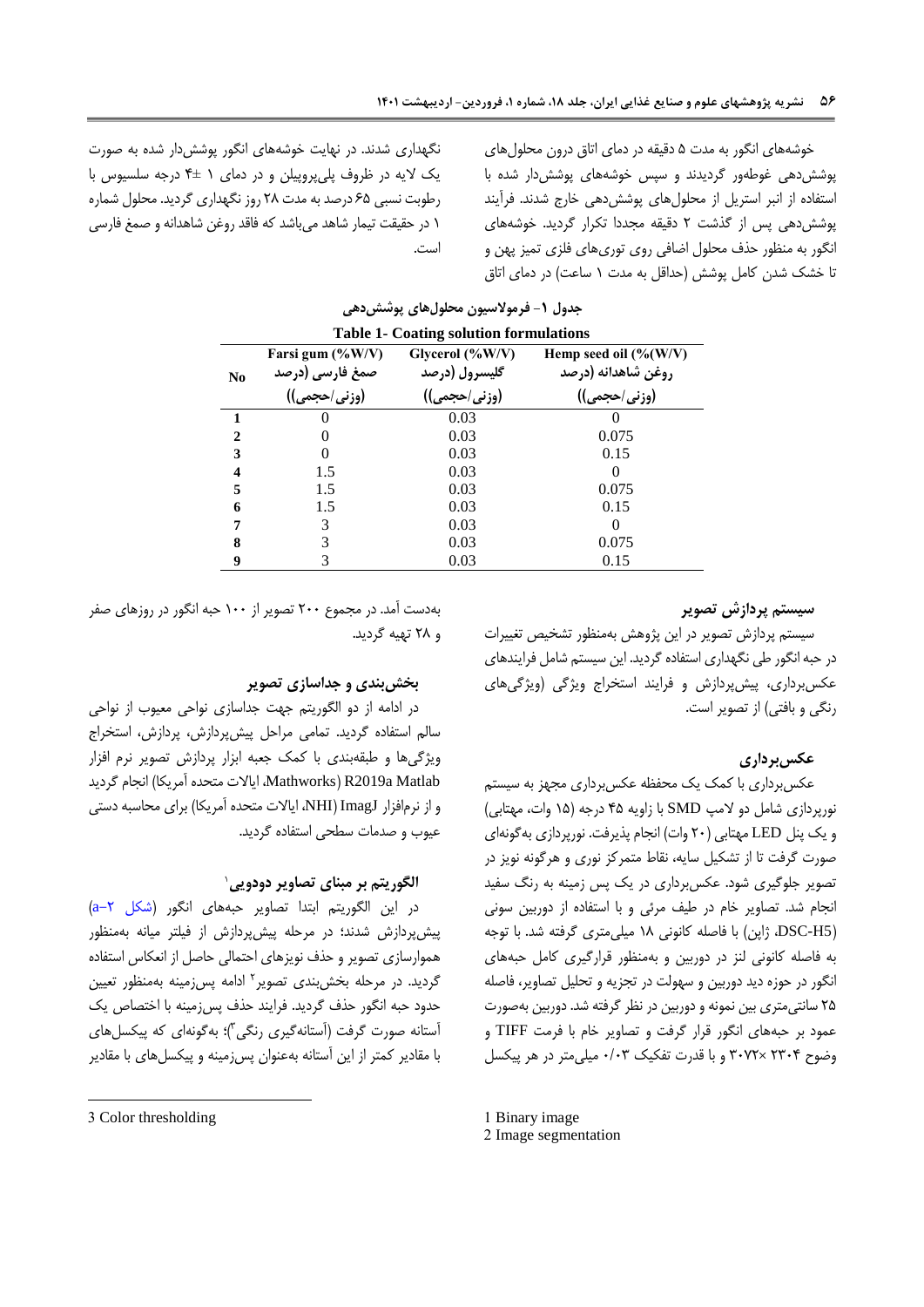باالتر بهعنوان حبه انگور در نظر گرفته شد [\)شکل -8](#page-6-0)b). در ادامه فرآیند، تصاویر از محیط RGB به محیط خاکستری` تبدیل شدند (شکل ۲–c). در ادامه، حبههای انگور سالم از معیوب تفکیک گردید و مساحت دقیق مناطق آسیبدیده یا لکههای بافتی نیز مشخص گردید. این فرایند از طریق اندازهگیری میزان یکنواختی پیکسلها انجام پذیرفت. در این مرحله تصاویر خاکستری به تصاویر دودویی تبدیل شدند (شکل ۲-d). رنگ لکههای انگور قهوهای است که متفاوت از رنگ بافت سالم انگور میباشد و همین امر سبب میگردد که در تصاویر دودویی این نواحی از بافت سالم تفکیک شوند. برای تبدیل تصاویر خاکستری به تصاویر دودویی نیاز به یک سطح آستانه میباشد که این سطح آستانه متغیر است و بستگی به میزان تفاوت بین ناحیه معیوب و ناحیه سالم حبه انگور دارد. به عبارت دیگر، اگر ناحیه معیوب کامالً مشخص و یکنواخت باشد مقدار سطح آستانه کوچک است و در غیر این صورت این مقدار بزرگ میباشد. دقت و عملکرد الگوریتم

بخشبندی در کیفیت ویژگیهایی که از تصاویر استخراج میشود و در مراحل بعدی پردازش مورداستفاده قرار میگیرند تأثیرگذار است. یکی از روشهای معمول بهمنظور بخشبندی و جداسازی تصویر از زمینه آن، استفاده از آستانهگیری با استفاده از هیستوگرام تصویر میباشد. با استفاده از هیستوگرام تصویر، میتوان بهترین حد آستانه را برای جداسازی بدست آورد. سطح آستانه با کمک روش آزمون و خطا و بر اساس اطالعات موجود از 155 نمونه محاسبه گردید. با این سطح آستانه تصاویر خاکستری به تصاویر دودویی با ارزش پیکسلهای صفر و 1 تبدیل گردید، بهطوریکه ناحیه سالم حبه انگور سیاه است و ناحیه معیوب سفید میشود. در نهایت، وارونگی در روی تصویر اعمال گردید تا ناحیه سالم حبه انگور سفید (پیکسل با مقدار عددی ۱) و ناحیه معیوب سیاه (پیکسل با مقدار عدد*ی صف*ر) مشخص گردد و تصویر مکمل<sup>۲</sup> (دودویی وارونه) ایجاد شود (شکل ۲−e).



شکل ۲- (الف) تصویر RGB اولیه، (ب) تصویر پس از حذف پسiدمینه، (ج) تصویر خاکستری، (د) تصویر دودویی و (ذ) تصویر مکمل. **Fig. 2. (a) RGB image, (b) Image without background, (c) Gray image, (d) Binary image and (e) Complement image.**

<span id="page-6-0"></span>**الگوریتم بر مبنای تصاویر** RGB**( الگوریتم** RGB**)** در این الگوریتم و در گام اول میانگین هر کانال رنگی برای قسمت سالم و قسمت معیوب حدود 55 حبه انگور برای تعداد پیکسل مشخص محاسبه گردید. متوسط هر کانال رنگی استخراج شده د[ر جدول 8](#page-7-0) نشان داده شده است. مانند الگوریتم دودویی ابتدا پسزمینه تصویر با کمک آستانهگیری با استفاده از روش هیستوگرام تصویر حذف گردید. سطح آستانه برای جداسازی ۰/۲ در نظر گرفته شد (شکل ۳-b).

در این مرحله، تصویر حبه انگور از نظر ویژگیهای بافتی به نواحی سالم و معیوب طبقهبندی گردید. این فرآیند با کمک مقایسه آماری بین مولفههای رنگی صورت پذیرفت (جدول ۲) و مشخص شد که از

کانال های G،R و B با مقدار سطح آستانه ۰/۳۵ ه ۰/۴۵ و ۰/۳ می توان برای فرآیند تشخیصی استفاده نمود، این سطح آستانه در هر حقیقت بر اساس شدت رنگ هر کانال و با کمک تصویر 155 حبه انگور انتخاب گردید (شکل ۳–c,d). در این حالت ناحیه سالم از ناحیه معیوب با کمک سطح آستانه هر کانال جداسازی گردید. مانند الگوریتم دودویی، وارونگی در روی تصویر اعمال شد تا ناحیه سالم حبه انگور سفید )پیکسل با مقدار عددی 1( و ناحیه معیوب سیاه )پیکسل با مقدار عددی صفر) مشخص گردد (شکل ۳–e).

2 Complement 1 Grayscale

1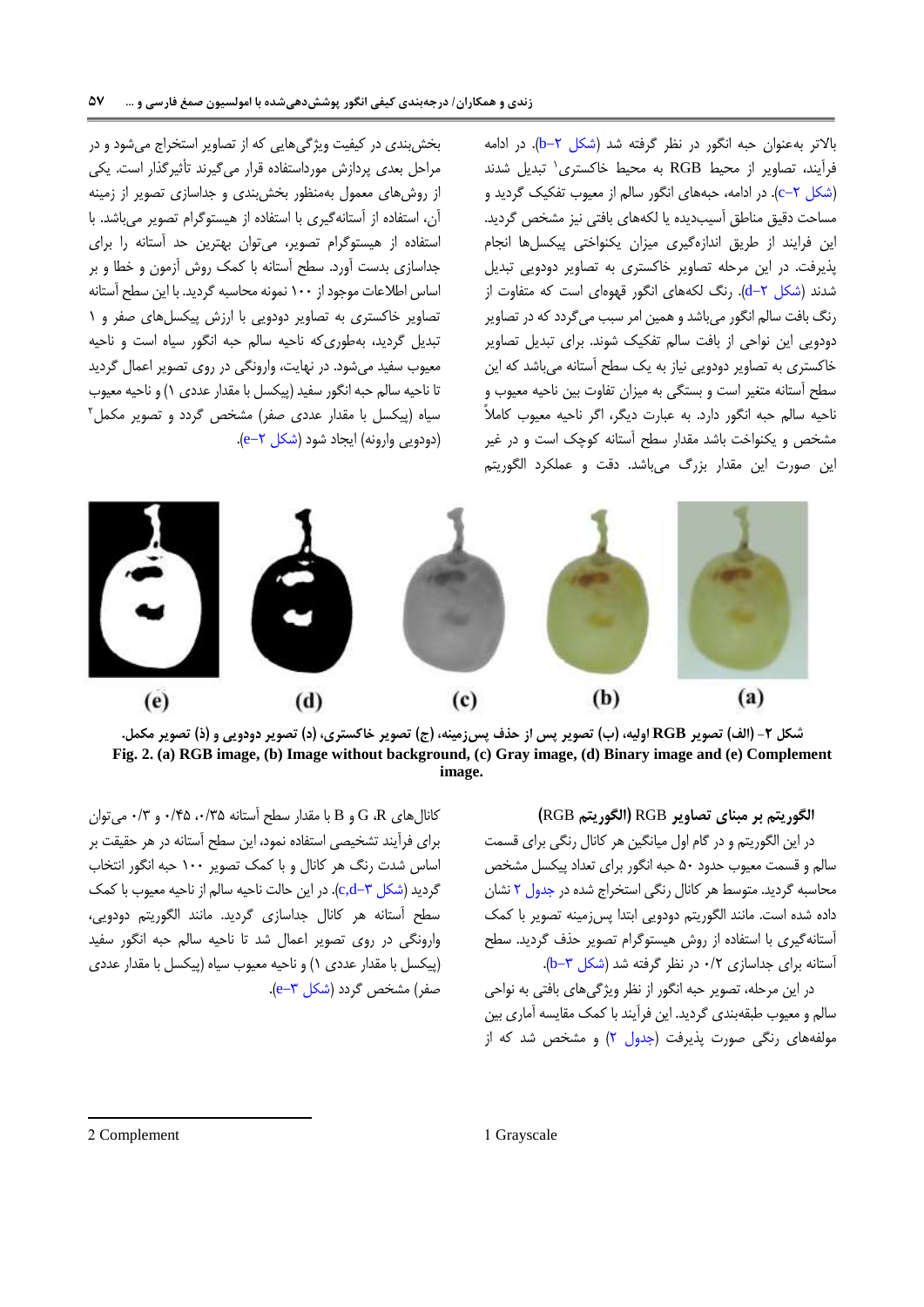<span id="page-7-1"></span>

|                                            | Table 2- Color channel average for intact and defect regions. |                                |  |  |
|--------------------------------------------|---------------------------------------------------------------|--------------------------------|--|--|
| <b>Color</b> channel<br>کانال رنگ <i>ی</i> | Intact region<br>ناحيه سالم                                   | Defected region<br>ناحيه معيوب |  |  |
| R                                          | $156.79 \pm 1.11$                                             | $106.53 \pm 0.98$              |  |  |
| G                                          | $168.32 \pm 4.18$                                             | $74.11 \pm 5.32$               |  |  |
| B                                          | $110.27 \pm 7.32$                                             | $43.51 \pm 6.43$               |  |  |
|                                            |                                                               |                                |  |  |

<span id="page-7-0"></span>**جدول -2 متوسط هر کانال رنگی برای ناحیه سالم و معیوب.**



**شکل -3 )الف( تصویر RGB،( ب( تصویر پس از حذف پسزمینه، )ج( هیستوگرام کانالهای رنگی R، G و B،( د( تصویر پس از آستانهگیری و )ذ( تصویر آستانهگیری وارونه.**

**Fig. 3. (a) RGB image, (b) Image without background, (c) Color channel histogram for RGB channels, (d) Image after thresholding (e) Invers thresholded image.**



<span id="page-7-2"></span>**شکل -4 )الف( تصویر آستانهگیری وارونه، )ب( تصویر پس از حذف دم انگور، )ج( تصویر قسمت معیوب حبه انگور. Fig. 4. (a) Invers thresholded image, (b) Image after removing the grape tail, (c) Defected region image.**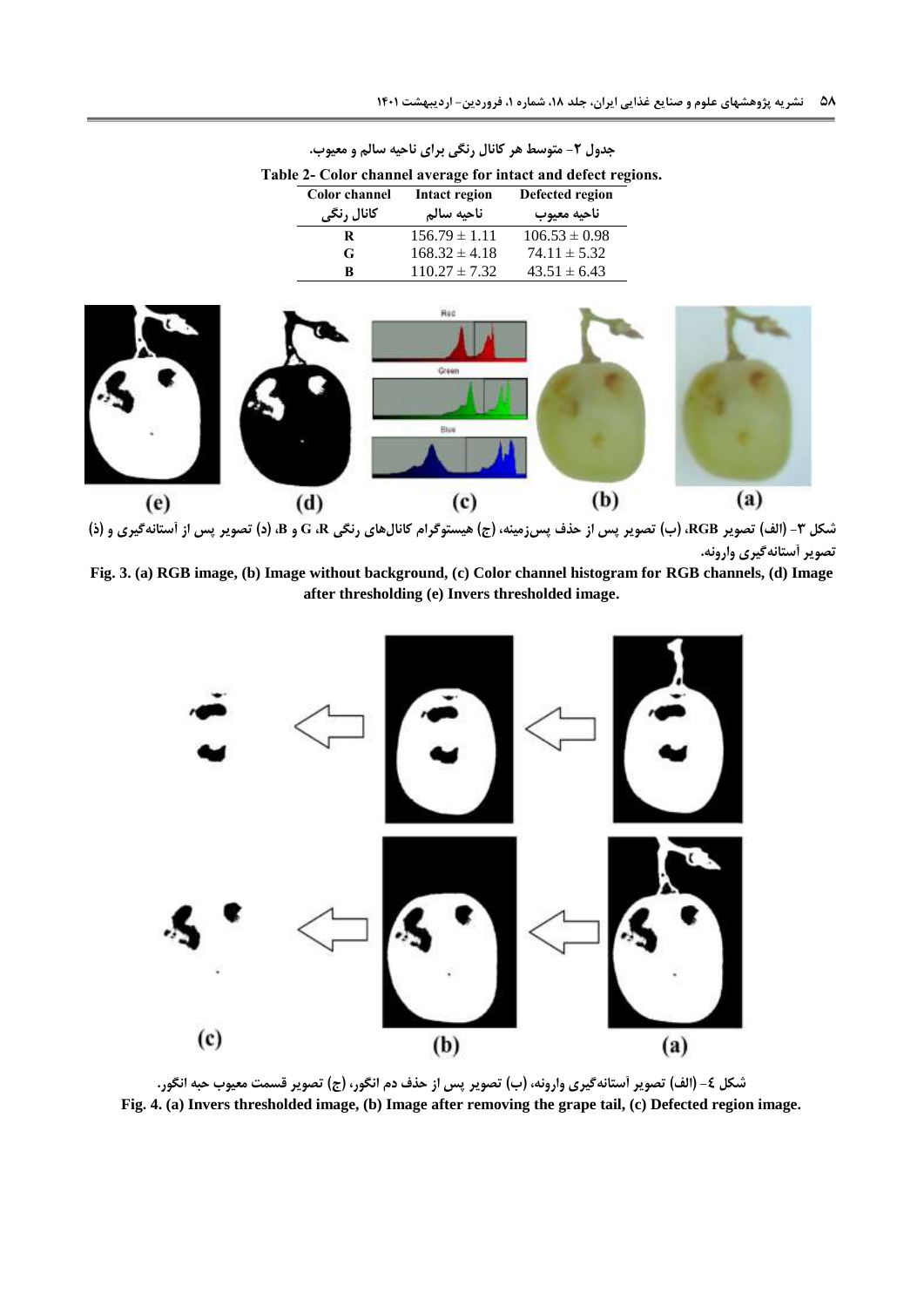**حذف دم از تصویر حبه انگور و جداسازی قسمتهای معیوب**

محاسبه دم انگور بهعنوان بخشی از کل سطح حبه انگور مشکلی است که در تصاویر خروجی وجود دارد، از اینرو باید این ناحیه حذف گردد. علت نیز این بوده که حضور دم توسط الگوریتم بهعنوان بخشی از سطح انگور تلقی میشود و سبب ایجاد خطا در محاسبه درصد صحیح صدمات سطحی انگور میگردد. از آنجائیکه دم انگور ناحیهای با ضخامت کم نسبت به حبه انگور است، بنابراین با توجه به نتایج حاصل از بررسی 155 حبه انگور، اگر نسبت طول به ضخامت ناحیهای با مقادیر پیکسلی با ارزش ۱ (ناحیه سفید) بیشتر از ۲ باشد، الگوریتم مقدار صفر را جایگزین ارزش پیکسلی آن میکند، که این کار سبب حذف دم م*ی گ*ردد (شکل ۴−b).

### **استخراج ویژگی و محاسبه ناحیه معیوب**

بهمنظور استخراج ویژگی از گشتاور تصویر (مومنت)<sup>۱</sup> استفاده گردید. گشتاور تصویر، میانگین وزنی مشخص )گشتاور( از شدت پیکسلهای تصویر (و یا تابعی از این گشتاورها) است که معمولاً برای داشتن برخی از ویژگیهای خاص و یا تفسیر نتایج انتخاب میگردد. گشتاور تصویر پس از بخشبندی تصویر و بهمنظور توصیف آن استفاده میشود تا خصوصیات ساده مثل سطح یا شدت پیکسل بهدست آید )[2017 ,Potdar & Sahu](#page-13-17)). تابع تصویر (*y*,*x*(*f* یک تابع حقیقی و پیوسته است که شامل دو متغیر *x* و *y* است و بر این اساس گشتاور تصویر )*mij* )بهصورت زیر تعریف میشود )[2015 ,Patra & Sahu](#page-13-18)):  $m_{ij} = \int \int x^i y^j f(x, y) dx dy$  ()

که *i* و *j* اعداد صحیح غیر منفی است و *j*+*i* هم مرتبه گشتاور است. اگر *i* و *j* برابر صفر باشند آنگاه آن را گشتاور مرتبه صفر )*00m* )

مینامند که نشاندهنده تعداد پیکسل در محدوده تصویر و سطح ناحیه تصویر است (Sahu & Patra, 2015):

$$
m_{00} = \iint f(x, y) dx dy
$$
 (7)

محاسبه مرکز حبه انگور با کمک گشتاور مرتبه صفر )*00m* )و مرتبه اول )*01m* و *<sup>10</sup>m* )صورت پذیرفت و در نهایت از گشتاور مرتبه صفر برای محاسبه سطح کل حبه و سطح قسمت معیوب استفاده گردید. با حذف دم و از آنجائیکه پسزمینه حذف گردیده است، قسمت معیوب کاملا قابل تشخیص میگردد (شکل ۴-c). محیط کل با کمک لگوریتم لبهیابی<sup>۲</sup> مشخص گردید.

## **درجهبندی انگور**

بهاین منظور ابتدا با کمک تصویر یک شاخص با مساحت مشخص بر حسب میلی متر مربع، تعداد پیکسل تصویر به میلیمتر تبدیل شد و سطح بر اساس میلیمتر مربع محاسبه گردید. این کار باعث تبدیل سطح از پیکسل به میلیمتر مربع میگردد، در ادامه بهمنظور درجهبندی از نسبت سطح معیوب به سطح کل حبه انگور استفاده شد. به عبارت دیگر درصد سطح معیوب نسبت به سطح کل محاسبه گردید. بر اساس میزان صدمات سطحی، انگور به 4 درجه کیفی عالی )با صدمات سطحی کمتر از 5 درصد(، درجه 1 )با صدمات سطحی بین 5 تا 85 درصد(، درجه 8 )با صدمات سطحی بین 85 تا 35 درصد( و درجه 3 )با صدمات سطحی بیشتر از 35 درصد( درجهبندی گردید [\)شکل 5\(](#page-8-0). صحت درجهبندی از طریق بررسی چشمی تصویر تمامی 155 حبه انگور و استخراج دستی صدمات با کمک نرمافزار j Image صورت پذیرفت، در نهایت مساحت ناحیه صدمهدیده با ناحیه تشخیصی توسط هر دو الگوریتم نیز مورد مقایسه قرار گرفت.



**شکل -5 درجههای کیفی حبه انگور. Fig. 5. Grape quality grading.** <span id="page-8-0"></span>Grade 1

2 Edge detection 1 Image moment

1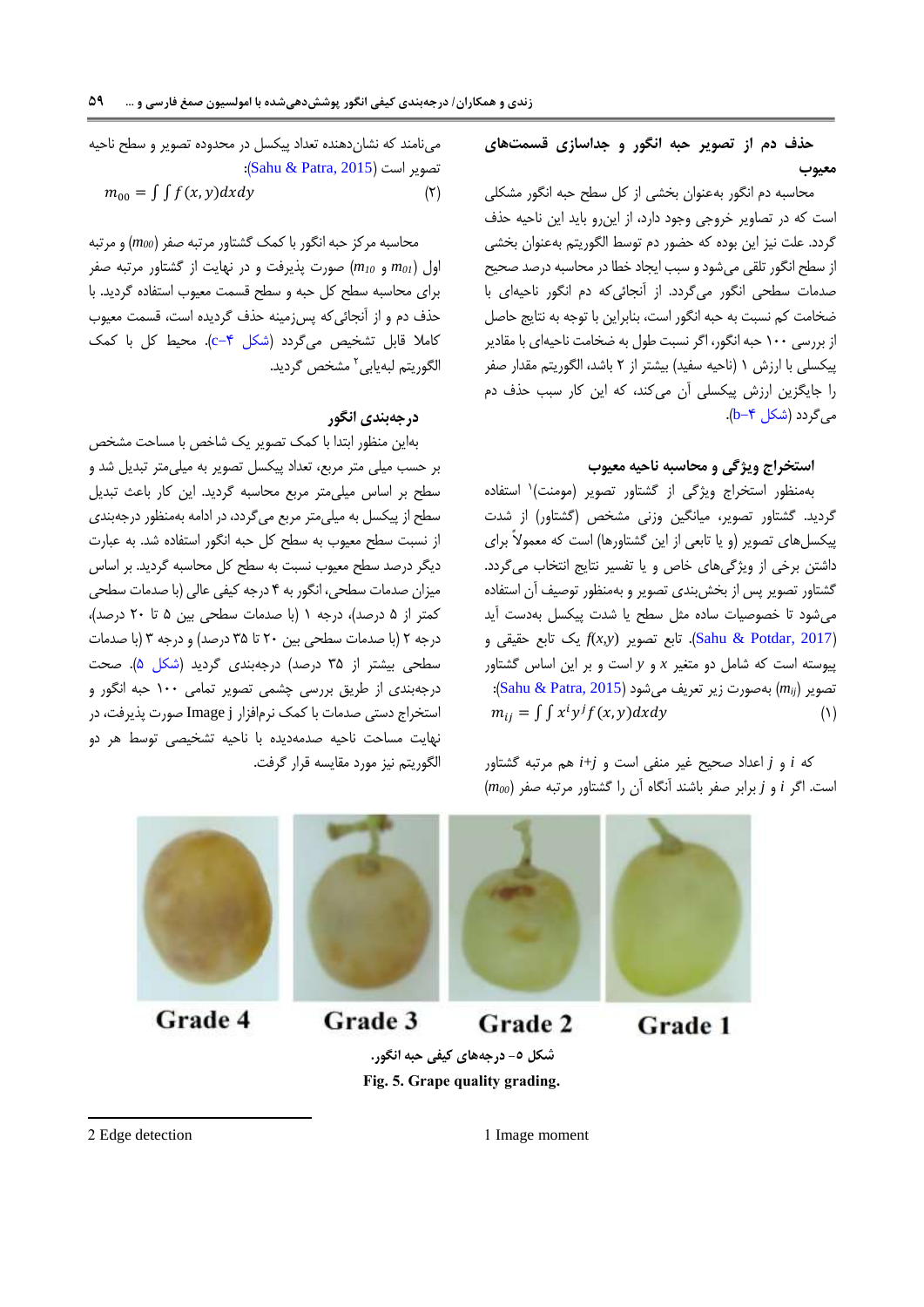### **مقایسه عملکرد الگوریتمها**

برای مقایسه عملکرد دو الگوریتم دودویی و RGB در تعیین میزان صدمات سطحی و درجهبندی انگور بر اساس آن، ابتدا میزان صدمات سطحی بهصورت دستی و با کمک خطکش استاندارد و تصاویر موجود اندازهگیری شد و درجهبندی چشمی نیز انجام پذیرفت تا صحت تشخیص هر کدام از الگوریتمها مشخص گردد. وضعیت حبههای انگور در روزهای صفر و 82 نگهداری بهمنظور بررسی اثر پوششدهی با صمغ فارسی حاوی روغن شاهدانه بر تغییرات سطحی حبههای انگور و همچنین دو الگوریتم پیشنهادی جهت شناسایی عیوب سطحی انگور مورد بررسی قرار گرفت.

### **تجزیه و تحلیل آماری دادهها**

مقایسه آماری بین تیمارها، در قالب طرح فاکتوریل با طرح پایه کامالً تصادفی با حداقل 3 تکرار انجام گردید. تجزیه واریانس از طریق آنالیز واریانس دو طرفه صورت پذیرفت و از آزمون تعقیبی دانکن بهمنظور مقایسه میانگینها استفاده گردید. آزمونها در سطح آماری 5/55=α انجام پذیرفت. تجزیه واریانس با کمک نرمافزار SPSS (نسخه ٢۶، آمریکا) و برازش دادهها با کمک جعبه ابزار برازش داده نرمافزار Mathworks) R2019a Matlab، آمریکا) انجام شد.

### <span id="page-9-0"></span>**نتایج و بحث**

# **بررسی عملکرد الگوریتمها در تشخیص صدمات سطحی و درجهبندی**

همانطور که در جدول ۳ مشاهده می گردد، برای هر کدام از ۲۰۰ تصویر )155 حبه انگور در روزهای صفر و 82 نگهداری( میزان صدمات

سطحی اندازهگیری و با صدمات سطحی بهدست آمده از هر کدام از الگوریتمها مقایسه گردید. نتایج نشان داد که هر دو الگوریتم توانستند با صحت بسیار باالیی میزان صدمات سطحی را اندازهگیری نمایند؛ بهطوریکه متوسط صحت اندازهگیری الگوریتمهای دودویی و RGB بهترتیب برابر 77/33 و 72/52 درصد بود. اگرچه مقدار عددی صحت الگوریتم RGB بیشتر از دودویی است ولی با این حال قدرت تشخیص دو الگوریتم با هم تفاوت معنیداری نداشت )5/55˂*p*). هچنین بین تیمارهای پوششدهی و زمان نگهداری در میزان صحت تفاوت معنیداری وجود نداشت )5/55˂*p*). [شکل](#page-10-0) 6 با استفاده از الگوریتمهای دودویی و RGB میزان صدمات سطحی در برخی از حبههای انگور انتخاب شده با شکلهای مختلف را نشان میدهد. همانطور که مشاهده میشود هر دو الگوریتم بدون در نظر گرفتن شکل یا اندازه موفق به تشخیص صحیح صدمات با دقت باالیی شدهاند. گام بعدی در جهت درجهبندی انگور با استفاده از الگوریتمهای دودویی و RGB بود؛ تفاوت این الگوریتمها با الگوریتمهای پیشین پردازش تصویر در سایر پژوهشهای مشابه عدم درجهبندی مستقیم توسط آنها [Bhargava & Bansal, 2020;](#page-12-7) [Chithra & Henila,](#page-12-12) [\(](#page-12-7)میباشد [2017;](#page-12-12) [Golzarian](#page-12-11) *et al*., 2017; [Hassan & Nashat, 2019;](#page-13-13) Khan *et al.*[, 2019;](#page-13-15) [Moallem](#page-13-16) *et al*., 2017[; Pordarbani](#page-13-14) *et al*., [2009;](#page-13-14) [Rachmawati](#page-13-3) *et al*., 2017; [Sahu & Potdar, 2017;](#page-13-17) [2015 ,Patra & Sahu](#page-13-18))؛ بهطوریکه خروجی الگوریتم میزان صدمات سطحی است و درجهبندی بر اساس آن صورت میپذیرد که این امر سرعت و دقت درجهبندی را افزایش میدهد. برای این منظور 855 تصویر موجود به صورت تجربی به 4 درجه کیفی عالی، درجه ،1 درجه 8 و درجه 3 تقسیمبندی گردید.

|                   |                                       | Table 3- Binary and RGB algorithms comparison for surface defect detection. |                                       |                                          |
|-------------------|---------------------------------------|-----------------------------------------------------------------------------|---------------------------------------|------------------------------------------|
| <b>Treatments</b> |                                       |                                                                             |                                       | 28                                       |
| تيمار             |                                       | روز •                                                                       |                                       | روز ۲۸                                   |
|                   | <b>RGB</b> algorithms<br>accuracy (%) | <b>Binary algorithms</b><br>accuracy (%)                                    | <b>RGB</b> algorithms<br>accuracy (%) | <b>Binary algorithms</b><br>accuracy (%) |
|                   | صحت الگوريتم RGB (٪)                  | صحت الگوريتم دودويي (٪)                                                     | صحت الگوريتم RGB (٪)                  | صحت الگوريتم دودويي (٪)                  |
|                   | 95.97                                 | 97.24                                                                       | 97.13                                 | 98.34                                    |
| 2                 | 96.23                                 | 98.16                                                                       | 98.28                                 | 97.65                                    |
| 3                 | 98.11                                 | 98.47                                                                       | 97.21                                 | 99.08                                    |
| 4                 | 96.23                                 | 97.39                                                                       | 98.67                                 | 98.21                                    |
| 5                 | 98.39                                 | 97.21                                                                       | 95.43                                 | 98.68                                    |
| 6                 | 97.47                                 | 96.91                                                                       | 96.71                                 | 97.98                                    |
| 7                 | 96.51                                 | 98.47                                                                       | 97.83                                 | 98.43                                    |
| 8                 | 98.22                                 | 99.05                                                                       | 98.31                                 | 96.78                                    |
| 9                 | 97.11                                 | 98.56                                                                       | 97.29                                 | 97.45                                    |
| 10                | 98.49                                 | 99.15                                                                       | 97.11                                 | 98.33                                    |
| Mean<br>ميانگين   | $98.10 \pm 0.96^a$                    | 97.39 $\pm$ 0.83 <sup>a</sup>                                               | $98.06 \pm 1.09^a$                    | $97.27 \pm 0.96^{\text{a}}$              |

**جدول -3 مقایسه صحت دو الگوریتم دودویی و RGB در تعیین درصد صدمات سطحی.**

\* میانگینها با حروف انگلیسی متفاوت دارای اختالف معنیدار )0.05>p )میباشند.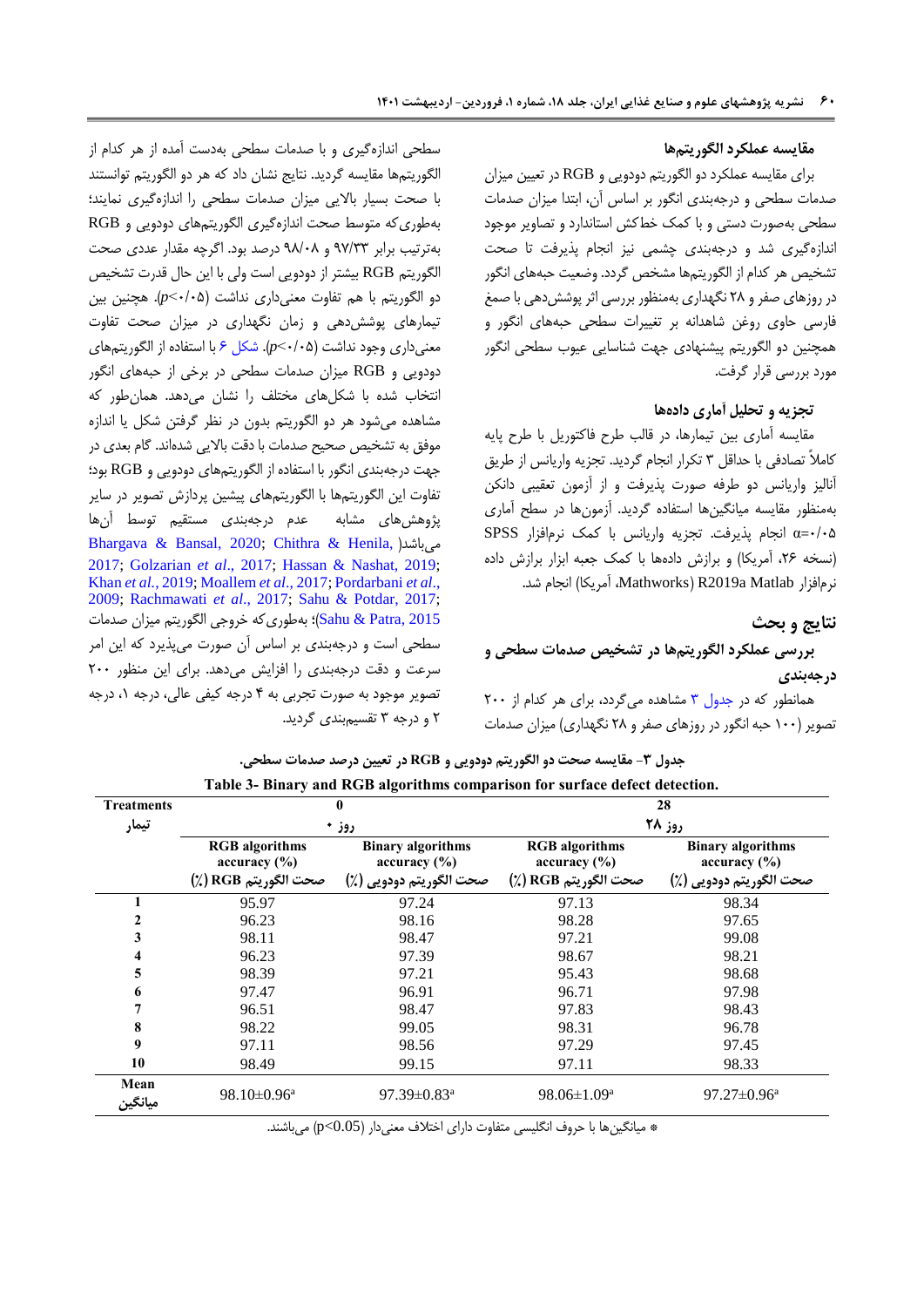

**شکل -6 میزان صدمات سطحی اندازهگیری شده توسط الگوریتم دودویی و RGB برای تصویر چند حبه انگور و مقایسه آن با مقدار واقعی صدمات سطحی اندازهگیری شده به صورت دستی.**

**Fig. 6. Measured surface defects (%) by binary and RGB algorithms, and comparing with actual values.**

<span id="page-10-1"></span><span id="page-10-0"></span>

|  | Table 4. The confusion matrix for the results of the binary algorithm in grape grading. |  |  |  |  |  |  |  |
|--|-----------------------------------------------------------------------------------------|--|--|--|--|--|--|--|
|--|-----------------------------------------------------------------------------------------|--|--|--|--|--|--|--|

|                | Grade 1<br>د, جه ۱ | <b>Grade 2</b><br>د, جه ۲ | Grade 3<br>درجه ۳ | <b>Grade 4</b><br>درجه کا | Grading<br>accuracy<br>صحت درجهبندي |
|----------------|--------------------|---------------------------|-------------------|---------------------------|-------------------------------------|
| Grade 1        | 44                 |                           |                   |                           | 95.65                               |
| Grade 2        |                    | 50                        |                   |                           | 96.11                               |
| Grade 3        |                    |                           | 38                |                           | 95                                  |
| <b>Grade 4</b> |                    |                           |                   | 61                        | 98.39                               |
|                | 96.30              |                           |                   |                           |                                     |

**جدول -5 ماتریکس درهمریختگی برای نتایج الگوریتم RGB در درجهبندی انگور.**

|                | Grade 1<br>د, جه ۱ | <b>Grade 2</b><br>د, جه ۲                            | Grade 3<br>د, جه ۳ | <b>Grade 4</b><br>درجه کا | Grading<br>accuracy<br>صحت درجهبندی |
|----------------|--------------------|------------------------------------------------------|--------------------|---------------------------|-------------------------------------|
| Grade 1        | 45                 |                                                      |                    | 0                         | 97.83                               |
| <b>Grade 2</b> | $\Omega$           | 51                                                   |                    | $\theta$                  | 98.08                               |
| Grade 3        |                    | 2                                                    | 38                 | $\theta$                  | 95                                  |
| <b>Grade 4</b> |                    |                                                      |                    | 62                        | 100                                 |
|                |                    | <b>Mean Grading accuracy</b><br>میانگین صحت درجهبندی |                    |                           | 97.73                               |

<span id="page-10-2"></span>در [جدول](#page-10-1) 4 و [5](#page-10-2) نتایج ماتریکس درهمریختگی به همراه صحت درجهبندی هر کدام از الگوها نشان داده شده است. همانطور که مشاهده میگردد، این الگوریتمها توانستند با صحت باالیی درجهبندی را انجام دهند که در این میان الگوریتم RGB( 77/73 درصد( نسبت

به الگوریتم دودویی )76/35 درصد( صحت طبقهبندی باالتری داشت؛ احتماالً این امر به سبب استفاده از سه کانال رنگی در ارزیابی و درجهبندی کیفی حبه انگور باشد. نتایج نشاندهنده عملکرد بسیار خوب هر دو الگوریتم در تشخیص صدمات و درجهبندی انگور است؛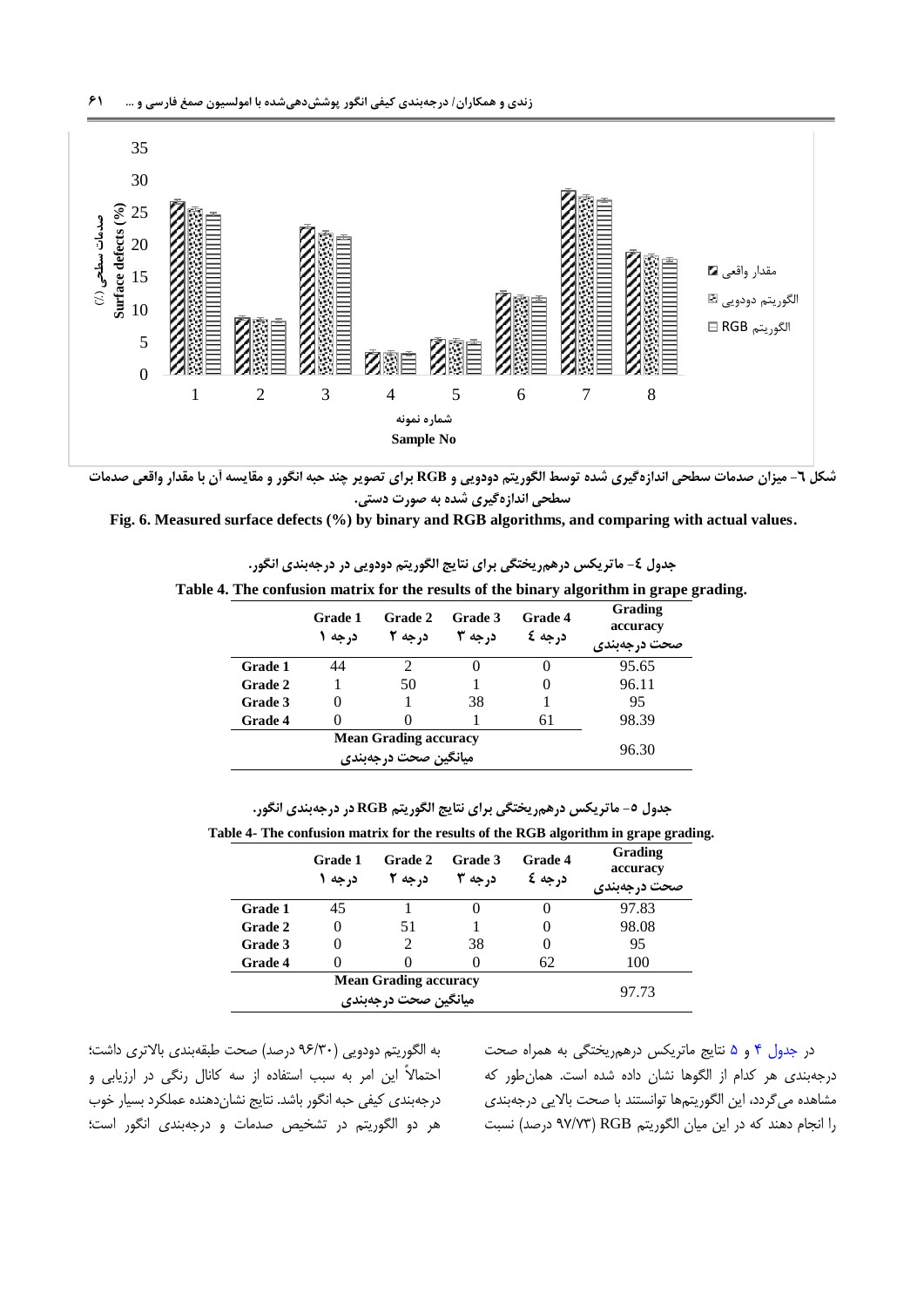الگوریتمی مشابه توسط [Golzarian](#page-12-11) و همکاران (۲۰۱۷) برای درجهبندی انبه بر اساس صدمات سطحی توسعه یافت که توانست با دقت 75 درصد )بر مبنای کانال سبز( درجهبندی را انجام دهد )2017 *.*,*al et* [Golzarian](#page-12-11)). نتایج حاصل از درجهبندی سیب )[Hassan & Nashat, 2019](#page-13-13)( زیتون ،([Pordarbani](#page-13-14) *et al*., 2009( و انبه (2017 ,Potdar & Potdar ) نشان داد که سیستم پردازش تصویر با دقت و صحت باالی قادر به تشخیص عیوب و صدمات سطحی و درجهبندی بر اساس آن است.

# **تاثیر پوششدهی با تیمارهای مختلف بر میزان صدمات سطحی طی نگهداری انگور**

نتایج تغییرات سطحی انگور نشان داد که صدمات و عیوب سطحی با افزایش زمان نگهداری از روز صفر تا روز 82 بهطور معنیداری )5/55˂*p* )افزایش یافت [\)شکل 7\(.](#page-11-0) این تغییرات عمدتاً به سبب تغییرات فیزیکیوشیمیایی طی نگهداری و نیز فعالیت میکروبی سطحی است

[Ciccarese](#page-12-0) et al., 2013; [Topalovic & Mikulic-Petkovsek,](#page-13-6)) [2010](#page-13-6)(. همانطور که در [شکل 7](#page-11-0) مشاهده میگردد تیمارهای که در آن یک سطح حداکثری یا میانی از روغن شاهدانه )5/575 یا 15/5 درصد( با یک سطح حداکثری یا میانی از صمغ فارسی )1/5 یا 3 درصد( حضور دارد، سبب کاهش سرعت ایجاد عیوب سطحی گردیده است. نتایج نشان داد که با افزایش غلظت روغن شاهدانه میزان صدمات سطحی کاهش یافت. افزایش میزان روغن شاهدانه باعث کاهش نفوذپذیری به بخار آب و ایجاد خواص ضدمیکروبى در پوشش مىگردد ) [Salarnia](#page-13-2) [2018](#page-13-2) *.*,*al et* )که این امر سبب کاهش تغییرات فیزیکیوشیمیایی و فعالیت میکروبی و در نتیجه کاهش ایجاد صدمات و عیوب سطحی میشود. این تاثیر در تغییر سطح روغن از صفر به 5/575 درصد بیشتر است و بین تیمارهای 5/575 و 5/15 درصد تفاوت معنیداری وجود ندارد )5/55˂*p* )که احتماالً به سبب افزایش نفوذپذیری به اکسیژن پوشش با افزایش بیشتر روغن شاهدانه باشد )2018 .,*al et* [Salarnia](#page-13-2)).



**شکل -7 میانگین درصد صدمات سطحی حبه انگور پوششدار شده با تیمارهای مختلف در روزهای صفر و .22 Fig. 7. Mean surface defects of grape after day of 0 and 28.**

### **نتیجهگیری**

هدف از پژوهش حاضر اندازهگیری صدمات سطحی انگور تحت تیمارهای مختلف از طریق پردازش تصویر و درجهبندی کیفی آن بود. نتایج نشان داد که الگوریتمهای ایجاد شده قادر به محاسبه میزان صدمات سطحی با صحت باالی 77 درصد بودند و این در حالی است که تفاوت معنیداری در قدرت تشخیص دو الگوریتم وجود نداشت <span id="page-11-0"></span>افزایش غلظت صمغ فارسی نیز نتایج مشابهی داشت [\)شکل](#page-11-0) 7(. با افزایش غلظت صمغ به دلیل خصوصیات چسبندگی خوب صمغ فارسی و ایجاد یک الیه نسبتاً نفوذناپذیر در برابر اکسیژن ).,*al et* [Joukar](#page-13-0) سرعت ایجاد تغییرات (2017[;](#page-13-0) Shahbazi & Shavisi, 2020 فیزیکیوشیمیایی و فعالیتهای میکروبی کاهش یافت و در نتیجه میزان صدمات سطحی نیز بهطور معنیداری کمتر بود )5/55˂*p*).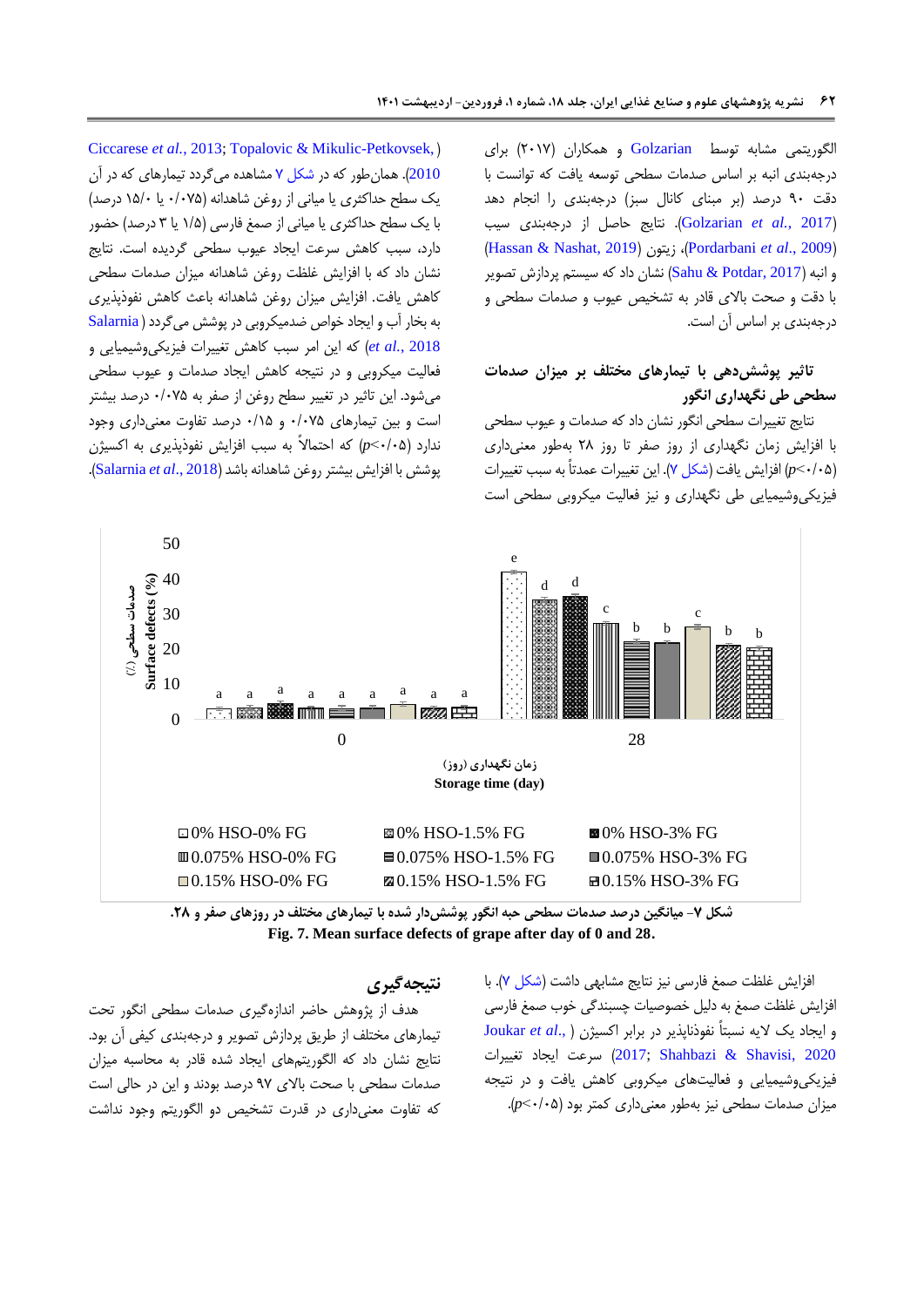بررسی قرار داده شود.

**تشکر و قدردانی**

سپاسگزاری می نمایم.

تمشکها میتوان در آینده این الگوریتم برای دسته از میوهها هم مورد

مقاله حاضر حاصل از پروژه کارشناسی و طرح پژوهشی مصوب گروه علوم و مهندسی صنایع غذایی دانشگاه زنجان با عنوان "استفاده از سامانههای میکروامولسیون و نانوامولسیون حاوی صمغ فارسی و روغن شاهدانه برای نگهداری انگور )بهینه سازی، مدلسازی و پردازش تصویر(" مورخ 1372/57/15 میباشد. از دانشکده کشاورزی دانشگاه زنجان که با فراهم آوردن امکانات تحقیق، ما را یاری نمودند، )5/55˂*p*). اگرچه قدرت طبقهبندی گوریتم RGB( 77/73 درصد( نسبت به الگوریتم دودویی )76/35 درصد( از نظر آماری بیشتر بود )5/55˂*p* )ولی نتایج حاصل از ماتریکس درهمریختگی نشان داد که هر دو روش قادر به درجهبندی انگور با صحت باالیی بودند. نتایج حاصل از تاثیر تیمار پوششدهی بر کاهش صدمات سطحی میوه انگور حاکی از این بود که با افزایش غلظت روغن شاهدانه )به دلیل اثرات ضدمیکروبی آن) و صمغ فارسی (به دلایل تشکیل پوشش ضخیمتر در سطح میوه) از سرعت ایجاد صدمات و عیوب سطحی طی نگهداری کاسته میشود. قدرت تشخیصی باالی الگوریتم ایجاد شده این امکان را برای استفاده صنعتی آن در سرخانه برای فرایندهای تشخیصی، کنترلی و درجهبندی فراهم میآورد و با توجه به شباهت خانواده برخی

**منابع**

- <span id="page-12-1"></span>1. Antoniou, J., Liu, F., Majeed, H., & Zhong, F. (2015). Characterization of tara gum edible films incorporated with bulk chitosan and chitosan nanoparticles: A comparative study. *Food Hydrocolloids, 44*, 309-319. <https://doi.org/10.1016/j.foodhyd.2014.09.023>
- <span id="page-12-7"></span>2. Bhargava, A., & Bansal, A. (2020). Automatic Detection and Grading of Multiple Fruits by Machine Learning. *Food Analytical Methods, 13*(3), 751-761[. https://doi.org/10.1007/s12161-019-01690-6](https://doi.org/10.1007/s12161-019-01690-6)
- <span id="page-12-2"></span>3. Cazon, P., Velazquez, G., Ramírez, J. A., & Vazquez, M. (2017). Polysaccharide-based films and coatings for food packaging: A review. *Food Hydrocolloids, 68* 136-148. <https://doi.org/10.1016/j.foodhyd.2016.09.009>
- <span id="page-12-12"></span>4. Chithra, P., & Henila, M. (2017). Defect identification in the fruit apple using k-means color image segmentation algorithm. *International Journal of Advanced Research in Computer Science, 8*(8).
- <span id="page-12-0"></span>5. Ciccarese, A., Stellacci, A. M., Gentilesco, G., & Rubino, P. (2013). Effectiveness of pre-and post-veraison calcium applications to control decay and maintain table grape fruit quality during storage. *Postharvest Biology and Technology, 75*, 135-141[. https://doi.org/10.1016/j.postharvbio.2012.08.010](https://doi.org/10.1016/j.postharvbio.2012.08.010)
- <span id="page-12-6"></span>6. Cozmuta, A. M., Turila, A., Apjok, R., Ciocian, A., Cozmuta, L. M., Peter, A., Nicula, C., Galić, N., & Benković, T. (2015). Preparation and characterization of improved gelatin films incorporating hemp and sage oils. *Food Hydrocolloids, 49*, 144-155.<https://doi.org/10.1016/j.foodhyd.2015.03.022>
- <span id="page-12-8"></span>7. Dehghani, P., Hosseini, S. M. H., Golmakani, M.-T., Majdinasab, M., & Esteghlal, S. (2018). Shelf-life extension of refrigerated rainbow trout fillets using total Farsi gum-based coatings containing clove and thyme essential oils emulsions. *Food Hydrocolloids, 77*, 677-688[. https://doi.org/10.1016/j.foodhyd.2017.11.009](https://doi.org/10.1016/j.foodhyd.2017.11.009)
- <span id="page-12-9"></span>8. Dorj, U.-O., Lee, M., & Yun, S.-s. (2017). An yield estimation in citrus orchards via fruit detection and counting using image processing. *Computers and electronics in agriculture, 140*, 103-112. <https://doi.org/10.1016/j.compag.2017.05.019>
- <span id="page-12-3"></span>9. Fakhouri, F. M., Martelli, S. M., Caon, T., Velasco, J. I., & Mei, L. H. I. (2015). Edible films and coatings based on starch/gelatin: Film properties and effect of coatings on quality of refrigerated Red Crimson grapes. *Postharvest Biology and Technology, 109*, 57-64.<https://doi.org/10.1016/j.postharvbio.2015.05.015>
- <span id="page-12-4"></span>10. Galus, S., & Kadzińska, J. (2015). Food applications of emulsion-based edible films and coatings. *Trends in Food Science & Technology, 45*(2), 273-283[. https://doi.org/10.1016/j.tifs.2015.07.011](https://doi.org/10.1016/j.tifs.2015.07.011)
- <span id="page-12-13"></span>11. Ganjloo, A., Zandi, M., Bimakr, M., & Monajem, S. (2020). Ripening Stages Control of Cherry Tomato Coated with Aloe Vera Gel using Artificial Vision System (In persian). *Food Science and Technology, 17*(105), 135-149. DOI: [10.52547/fsct.17.105.135](http://dx.doi.org/10.52547/fsct.17.105.135)
- <span id="page-12-11"></span>12. Golzarian, M., Shamili, M., Doosti Irani, O., & Azarkish, P. (2017). Detection of surface defects caused by mechanical damages on Mangos of Kelk-e Sorkh variety with the use of color image processing. *Iranian Food Science and Technology Research Journal (IFSTRJ), 12*(5), 652-662.
- <span id="page-12-5"></span>13. Hadian, M., Hosseini, S. M. H., Farahnaky, A., Mesbahi, G. R., Yousefi, G. H., & Saboury, A. A. (2016). Isothermal titration calorimetric and spectroscopic studies of β-lactoglobulin-water-soluble fraction of Persian gum interaction in aqueous solution. *Food Hydrocolloids, 55*, 108-118[. https://doi.org/10.1016/j.foodhyd.2015.11.006](https://doi.org/10.1016/j.foodhyd.2015.11.006)
- <span id="page-12-10"></span>14. Hashim, N., Adebayo, S. E., Abdan, K., & Hanafi, M. (2018). Comparative study of transform-based image texture analysis for the evaluation of banana quality using an optical backscattering system. *Postharvest Biology and Technology, 135*, 38-50[. https://doi.org/10.1016/j.postharvbio.2017.08.021](https://doi.org/10.1016/j.postharvbio.2017.08.021)